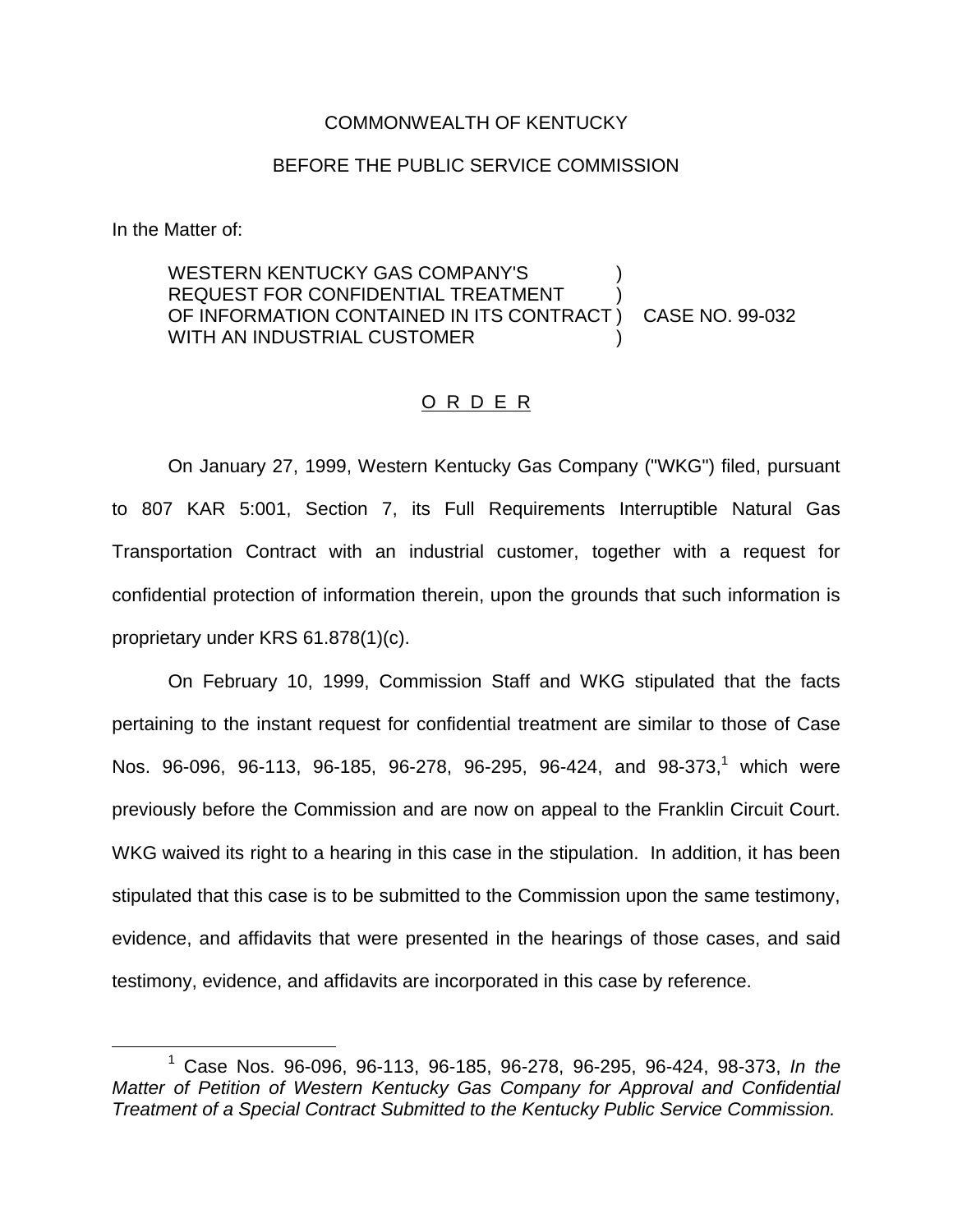The Commission, having reviewed the record herein, finds the Legislature has expressed its intent in KRS 278.010(10) as to rates:

> "Rate" means any individual or joint fare, toll, charge, rental, or other compensation for service rendered or to be rendered by any utility, and any rule, regulation, practice, act, requirement, or privilege in any way relating to such fare, toll, charge, rental or other compensation, and schedule or tariff or part of a schedule or tariff thereof.

The Commission agrees with WKG that KRS 61.878(1)(c)(1) applies in this case, and that the information would be entitled to protection, absent any statutory provision to the contrary. However, KRS 61.878(3) states: "The exceptions provided for in subparagraphs 1 and 2 of this paragraph shall not apply to records the disclosure or publication of which is directed by another statute." The statute requiring publication here is KRS 278.160. The Commission finds that KRS 278.160 requires and directs all utilities to file schedules of their rates and conditions of service with the Commission and to display those schedules for public inspection.

The contract provision setting forth the rates and terms under which service is to be provided is not entitled to protection even though WKG s competitors may derive substantial benefit from the information. The public disclosure of that information is mandated by KRS 278.160. That section requires all utilities to file schedules of their rates and conditions of service with the Commission and to display those schedules for public inspection. The prices to be charged under the contracts and the services to be rendered are rates and conditions of service" within the meaning of KRS 278.160 and are subject to its requirements. In cases where public disclosure is directed by another statute, KRS 61.878(1)(c)(3) provides that the exemption provisions do not apply.